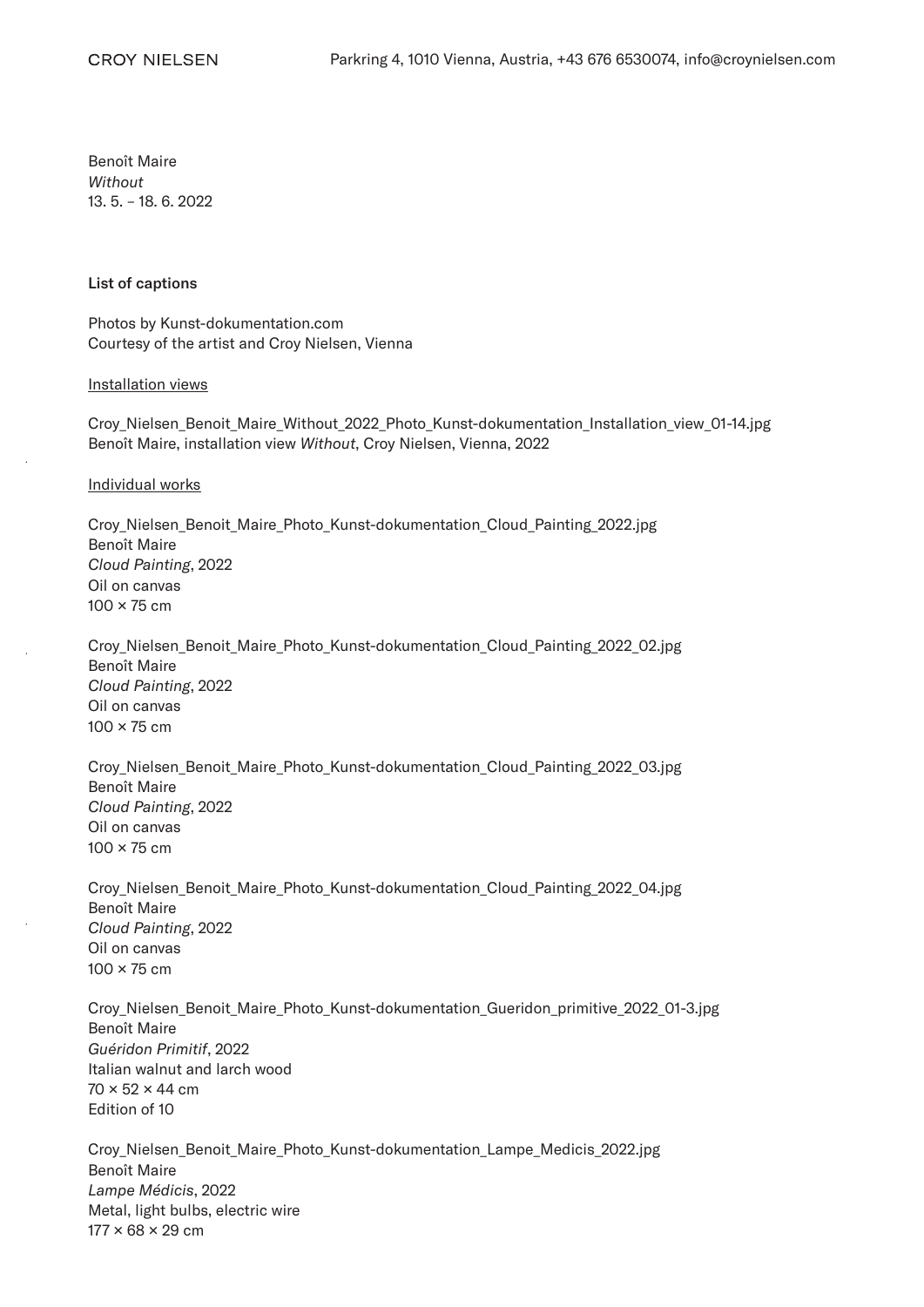Croy\_Nielsen\_Benoit\_Maire\_Photo\_Kunst-dokumentation\_Lampe\_Medicis\_2022\_01\_Detail\_02.jpg Benoît Maire *Lampe Médicis*, 2022 (detail) Metal, light bulbs, electric wire  $177 \times 68 \times 29$  cm

Croy\_Nielsen\_Benoit\_Maire\_Photo\_Kunst-dokumentation\_Lampe\_Medicis\_2022\_02.jpg Benoît Maire *Lampe Médicis*, 2022 Metal, light bulbs, electric wire 177 × 67 × 28 cm

Croy Nielsen Benoit Maire Photo Kunst-dokumentation Lampe Medicis 2022 02 Detail.jpg Benoît Maire *Lampe Médicis*, 2022 (detail) Metal, light bulbs, electric wire  $177 \times 67 \times 28$  cm

Croy\_Nielsen\_Benoit\_Maire\_Photo\_Kunst-dokumentation\_Lampe\_Medicis\_2022\_02\_Detail\_02.jpg Croy\_Nielsen\_Benoit\_Maire\_Photo\_Kunst-dokumentation\_Lampe\_Medicis\_2022\_02\_Detail.jpg Benoît Maire *Lampe Médicis*, 2022 (detail) Metal, light bulbs, electric wire  $177 \times 67 \times 28$  cm

Croy\_Nielsen\_Benoit\_Maire\_Photo\_Kunst-dokumentation\_Logical\_Painting\_2022.jpg Benoît Maire *Logical Painting*, 2022 Oil on canvas 150 × 100 cm

Croy\_Nielsen\_Benoit\_Maire\_Photo\_Kunst-dokumentation\_Logical\_Painting\_2022\_02.jpg Benoît Maire *Logical Painting*, 2022 Oil on canvas 150 × 100 cm

Croy\_Nielsen\_Benoit\_Maire\_Photo\_Kunst-dokumentation\_Logical\_Painting\_2022\_03.jpg Benoît Maire *Logical Painting*, 2022 Oil on canvas 140 × 80 cm

Croy\_Nielsen\_Benoit\_Maire\_Photo\_Kunst-dokumentation\_Logical\_Painting\_2022\_04.jpg Benoît Maire *Cloud Painting*, 2022 Oil on canvas ø 80 cm